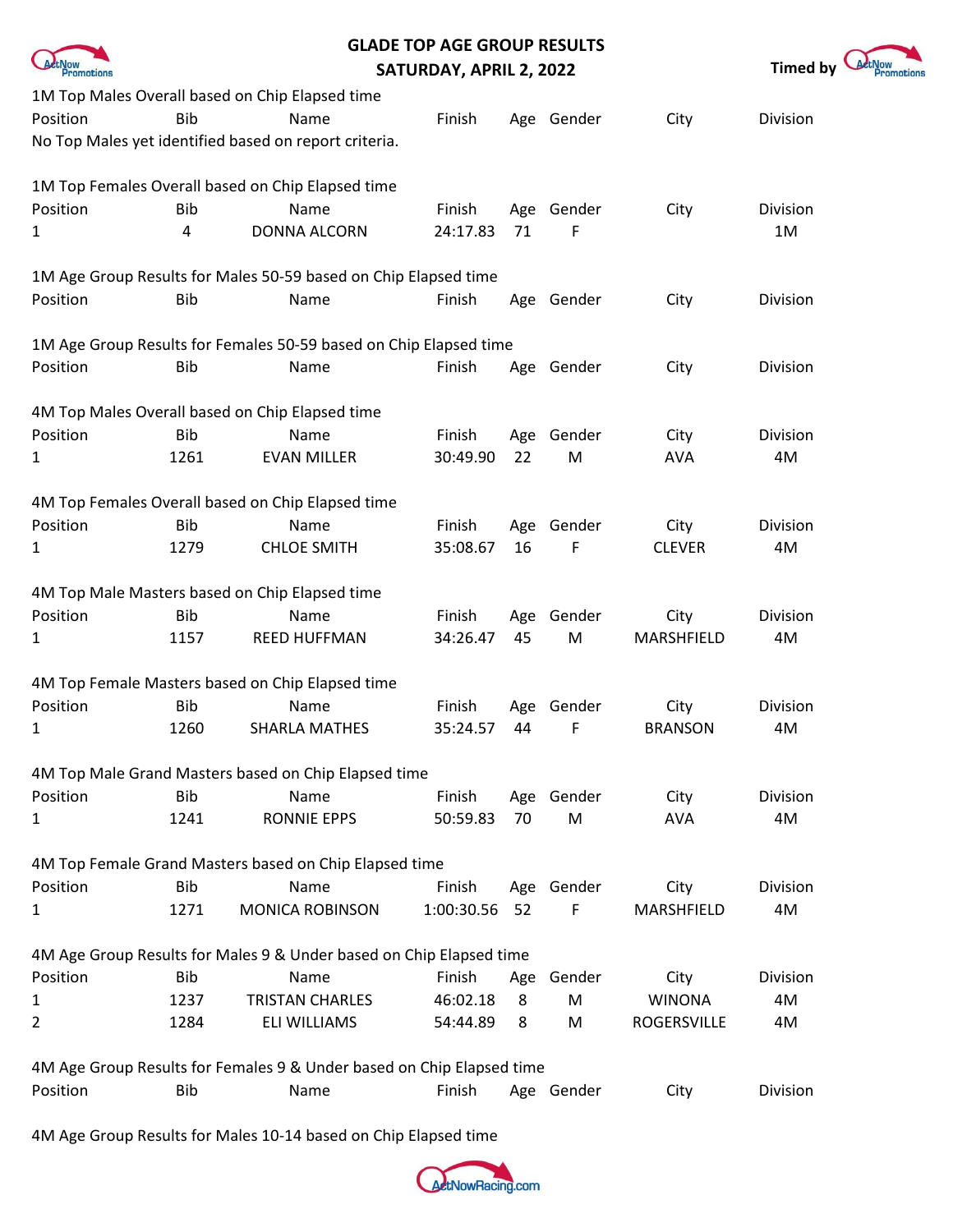|                            |            |                                                                   | <b>GLADE TOP AGE GROUP RESULTS</b> |     |            |                 |          |
|----------------------------|------------|-------------------------------------------------------------------|------------------------------------|-----|------------|-----------------|----------|
| <i>etNow</i><br>Promotions |            | SATURDAY, APRIL 2, 2022                                           | Timed by                           |     |            |                 |          |
| Position                   | Bib        | Name                                                              | Finish                             |     | Age Gender | City            | Division |
| 1                          | 1274       | <b>JED SICIILIA</b>                                               | 37:52.78                           | 14  | M          | <b>SQUIRES</b>  | 4M       |
|                            |            | 4M Age Group Results for Females 10-14 based on Chip Elapsed time |                                    |     |            |                 |          |
| Position                   | <b>Bib</b> | Name                                                              | Finish                             |     | Age Gender | City            | Division |
| 1                          | 1233       | <b>SYDNEY BROOKE</b>                                              | 1:39:13.02                         | 12  | F          | <b>AVA</b>      | 4M       |
|                            |            | 4M Age Group Results for Males 15-19 based on Chip Elapsed time   |                                    |     |            |                 |          |
| Position                   | <b>Bib</b> | Name                                                              | Finish                             | Age | Gender     | City            | Division |
| 1                          | 1277       | <b>TUCKER SICILIA</b>                                             | 37:01.50                           | 17  | M          | <b>SQUIRES</b>  | 4M       |
| $\overline{2}$             | 1159       | ETHAN JOHNSON                                                     | 37:51.93                           | 18  | M          | <b>AVA</b>      | 4M       |
| 3                          | 1246       | <b>GAGE FOWLER</b>                                                | 55:21.61                           | 15  | M          | <b>AVA</b>      | 4M       |
| 4                          | 1234       | <b>TYLER BROOKE</b>                                               | 1:39:12.35                         | 19  | M          | <b>AVA</b>      | 4M       |
|                            |            | 4M Age Group Results for Females 15-19 based on Chip Elapsed time |                                    |     |            |                 |          |
| Position                   | <b>Bib</b> | Name                                                              | Finish                             | Age | Gender     | City            | Division |
| 1                          | 1232       | <b>RILEY BRITTON</b>                                              | 39:30.86                           | 15  | F          | <b>CLEVER</b>   | 4M       |
|                            |            | 4M Age Group Results for Males 20-29 based on Chip Elapsed time   |                                    |     |            |                 |          |
| Position                   | <b>Bib</b> | Name                                                              | Finish                             | Age | Gender     | City            | Division |
| 1                          | 1170       | <b>JACOB HILL</b>                                                 | 34:46.92                           | 20  | M          | <b>FORDLAND</b> | 4M       |
| $\overline{2}$             | 1244       | <b>SETH FOWLER</b>                                                | 39:33.74                           | 22  | M          | <b>AVA</b>      | 4M       |
| 3                          | 1264       | <b>BROCK NAVIN</b>                                                | 39:47.05                           | 25  | M          | <b>BUCYRUS</b>  | 4M       |
| 4                          | 1156       | <b>CALEB ALLEN</b>                                                | 44:02.58                           | 28  | M          |                 | 4M       |
| 5                          | 1267       | <b>DAVID PAUL</b>                                                 | 55:21.61                           | 27  | M          | <b>AVA</b>      | 4M       |
|                            |            | 4M Age Group Results for Females 20-29 based on Chip Elapsed time |                                    |     |            |                 |          |
| Position                   | <b>Bib</b> | Name                                                              | Finish                             |     | Age Gender | City            | Division |
| 1                          | 1226       | <b>DUSTY ALLEN</b>                                                | 50:52.83                           | 25  |            | AVA             | 4M       |
| 2                          | 1268       | <b>HANNAH PAUL</b>                                                | 59:09.79                           | 25  | F          | <b>AVA</b>      | 4M       |
| 3                          | 1259       | <b>BROOKE KIRBY</b>                                               | 59:19.02                           | 27  | F          | <b>SPARTA</b>   | 4M       |
| 4                          | 1269       | <b>STEPHANIE RAMBO</b>                                            | 1:11:56.23                         | 29  | F          | <b>BRUNER</b>   | 4M       |
|                            |            | 4M Age Group Results for Males 30-39 based on Chip Elapsed time   |                                    |     |            |                 |          |
| Position                   | <b>Bib</b> | Name                                                              | Finish                             |     | Age Gender | City            | Division |
| 1                          | 1161       | <b>TYLER CUMMINGS</b>                                             | 37:14.41                           | 37  | M          | <b>AVA</b>      | 4M       |
| 2                          | 1265       | <b>ZACH NAVIN</b>                                                 | 43:17.77                           | 31  | M          | <b>EAGLE</b>    | 4M       |
| 3                          | 1273       | <b>KYLE SCHILLINGER</b>                                           | 55:21.50                           | 33  | M          | <b>AVA</b>      | 4M       |
|                            |            | 4M Age Group Results for Females 30-39 based on Chip Elapsed time |                                    |     |            |                 |          |
| Position                   | <b>Bib</b> | Name                                                              | Finish                             |     | Age Gender | City            | Division |
| 1                          | 1160       | <b>ANNA CUMMINGS</b>                                              | 43:05.94                           | 35  | F          | <b>AVA</b>      | 4M       |
| 2                          | 1236       | LILY CHARLES                                                      | 46:02.80                           | 37  | F          | <b>WINONA</b>   | 4M       |
| 3                          | 1262       | <b>ASHLEY MOON</b>                                                | 51:53.42                           | 35  | F          | LEBANON         | 4M       |
| 4                          | 1285       | FELICIA WILLIAMS                                                  | 54:45.86                           | 38  | F          | ROGERSVILLE     | 4M       |
| 5                          | 1263       | <b>TYLARA MURRAY</b>                                              | 59:45.63                           | 37  | F          | <b>AVA</b>      | 4M       |
| 6                          | 1243       | <b>LEANN ESSARY</b>                                               | 1:02:35.57                         | 35  | F          | MARSHFIELD      | 4M       |

motions

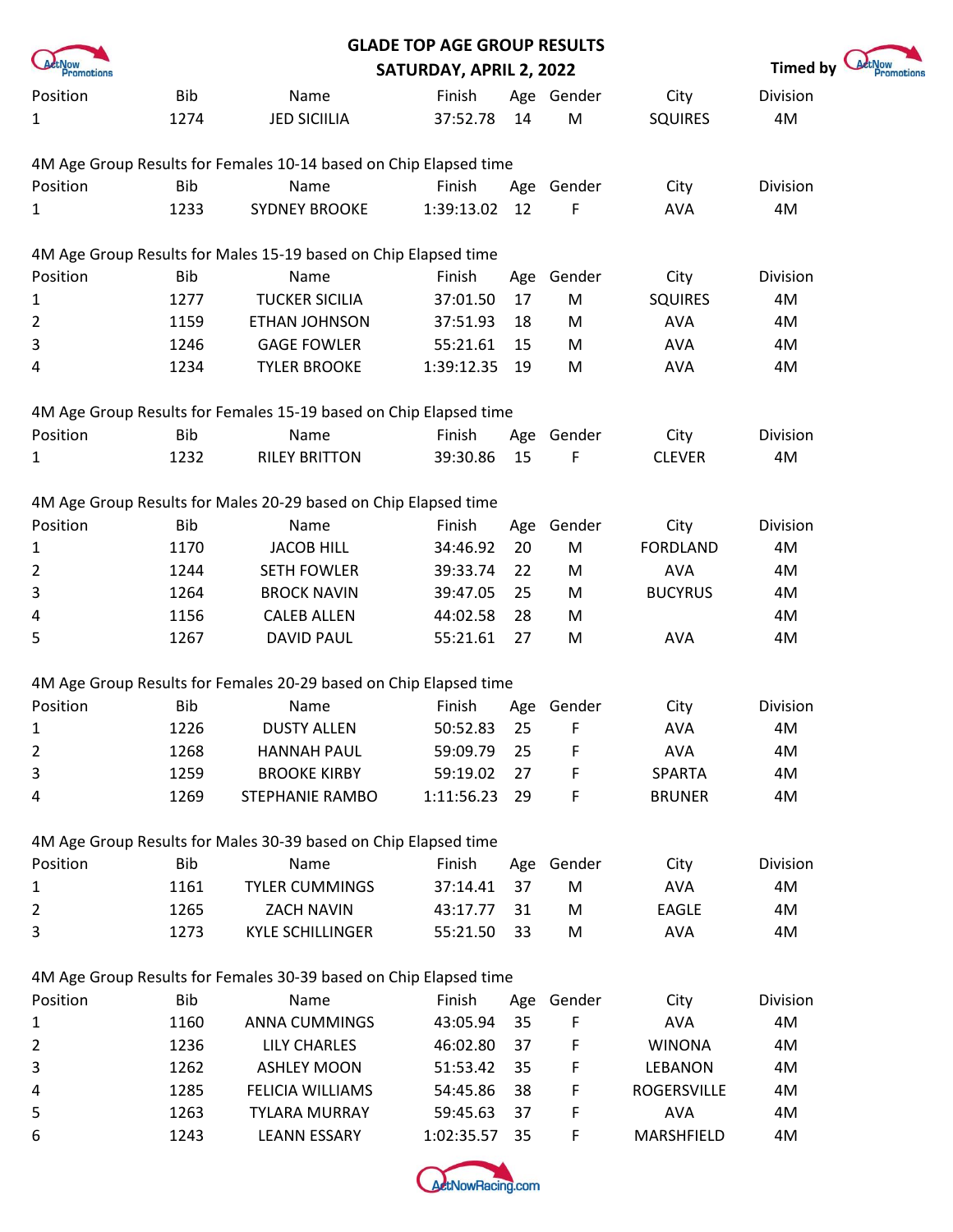|              |            | <b>GLADE TOP AGE GROUP RESULTS</b>                                |                         |      |            |                  |                 |                                   |
|--------------|------------|-------------------------------------------------------------------|-------------------------|------|------------|------------------|-----------------|-----------------------------------|
| Promotions   |            |                                                                   | SATURDAY, APRIL 2, 2022 |      |            |                  | <b>Timed by</b> | <i><b>EtNow</b></i><br>Promotions |
| 7            | 1251       | <b>VICTORIA HUTSELL</b>                                           | 1:03:05.66 33           |      | F          | <b>HARTVILLE</b> | 4M              |                                   |
|              |            | 4M Age Group Results for Males 40-49 based on Chip Elapsed time   |                         |      |            |                  |                 |                                   |
| Position     | <b>Bib</b> | Name                                                              | Finish                  | Age  | Gender     | City             | Division        |                                   |
| $\mathbf{1}$ | 1228       | <b>EAFE BAKER</b>                                                 | 40:40.42                | 43   | M          | <b>LEBANON</b>   | 4M              |                                   |
| 2            | 1256       | PAUL KELSAY                                                       | 43:58.35                | 44   | M          | <b>STRAFFORD</b> | 4M              |                                   |
| 3            | 1245       | <b>ADAM FOWLER</b>                                                | 55:19.02                | 45   | M          | <b>AVA</b>       | 4M              |                                   |
| 4            | 1278       | <b>CHRIS SIMS</b>                                                 | 1:20:44.82              | 44   | M          | <b>AVA</b>       | 4M              |                                   |
|              |            | 4M Age Group Results for Females 40-49 based on Chip Elapsed time |                         |      |            |                  |                 |                                   |
| Position     | <b>Bib</b> | Name                                                              | Finish                  | Age  | Gender     | City             | Division        |                                   |
| $\mathbf{1}$ | 1249       | <b>STACEY HOPSON</b>                                              | 41:30.58                | 43   | F          | HARRISONVILLE    | 4M              |                                   |
| 2            | 1266       | ANGELA NEIL                                                       | 42:47.57                | 44   | F          | MARSHFIELD       | 4M              |                                   |
| 3            | 1255       | <b>COURTNEY KELSAY</b>                                            | 48:27.93                | 46   | F          | <b>STRAFFORD</b> | 4M              |                                   |
| 4            | 1280       | <b>SUSAN SMITH</b>                                                | 48:30.90                | 44   | F          | SPRINGFIELD      | 4M              |                                   |
| 5            | 1257       | SARAH KERNER                                                      | 49:47.85                | 43   | F          | SPRINGFIELD      | 4M              |                                   |
| 6            | 1248       | <b>ALLYSON HICKS</b>                                              | 52:48.58                | 48   | F          | <b>BILLINGS</b>  | 4M              |                                   |
| 7            | 1229       | <b>LEAH BERKHEIMER</b>                                            | 57:53.27                | 47   | F          | SPFLD            | 4M              |                                   |
| 8            | 1247       | <b>TILLIE FOWLER</b>                                              | 59:32.79                | 47   | F          | <b>AVA</b>       | 4M              |                                   |
| 9            | 1254       | <b>ALANA KELLEY</b>                                               | 1:03:06.87              | 41   | F          | <b>HARTVILLE</b> | 4M              |                                   |
| 10           | 1258       | <b>SARAH KEY</b>                                                  | 1:05:04.40              | 45   | F          | <b>LEBANON</b>   | 4M              |                                   |
| 11           | 1275       | <b>CARENE SICILIA</b>                                             | 1:05:04.82              | 46   | F          | <b>SQUIRES</b>   | 4M              |                                   |
| 12           | 1250       | RACHAEL HUMPHREYS                                                 | 1:13:45.55              | 49   | F          | SPRINGFIELD      | 4M              |                                   |
| 13           | 1253       | <b>JANA JONES</b>                                                 | 1:13:46.07              | 42   | F          | SPRINGFIELD      | 4M              |                                   |
| 14           | 1287       | MICHELL KING                                                      | 1:20:55.42              | 48   | F          | <b>AVA</b>       | 4M              |                                   |
| 15           | 1158       | <b>TESSA DACOSTA</b>                                              | 1:27:27.82 43           |      | F          | <b>BILLINGS</b>  | 4M              |                                   |
|              |            | 4M Age Group Results for Males 50-59 based on Chip Elapsed time   |                         |      |            |                  |                 |                                   |
| Position     | <b>Bib</b> | Name                                                              | Finish                  | Age  | Gender     | City             | Division        |                                   |
| 1            | 1282       | <b>JACKSON STILGENBAUER</b>                                       | 1:37:26.80 57           |      | M          | SPRINGFIELD      | 4M              |                                   |
|              |            | 4M Age Group Results for Females 50-59 based on Chip Elapsed time |                         |      |            |                  |                 |                                   |
| Position     | <b>Bib</b> | Name                                                              | Finish                  |      | Age Gender | City             | Division        |                                   |
| 1            | 1231       | <b>VANESSA BRANDON</b>                                            | 1:09:42.70              | - 55 | F          | <b>OZARK</b>     | 4M              |                                   |
|              |            | 4M Age Group Results for Males 60-69 based on Chip Elapsed time   |                         |      |            |                  |                 |                                   |
| Position     | <b>Bib</b> | Name                                                              | Finish                  |      | Age Gender | City             | Division        |                                   |
| $\mathbf{1}$ | 1230       | <b>LONNIE BRANDON</b>                                             | 1:09:42.62 64           |      | M          | <b>OZARK</b>     | 4M              |                                   |
|              |            | 4M Age Group Results for Females 60-69 based on Chip Elapsed time |                         |      |            |                  |                 |                                   |
| Position     | <b>Bib</b> | Name                                                              | Finish                  | Age  | Gender     | City             | Division        |                                   |
| $\mathbf{1}$ | 1242       | PAT EPPS                                                          | 1:03:52.88              | 67   | F          | <b>AVA</b>       | 4M              |                                   |
| 2            | 1283       | <b>CLAYTON THELMA</b>                                             | 1:05:58.95              | 60   | F          | <b>AVA</b>       | 4M              |                                   |
| 3            | 1281       | <b>HANNAH SPOTTS</b>                                              | 1:06:05.80              | 61   | F          | MARSHFIELD       | 4M              |                                   |
|              |            |                                                                   |                         |      |            |                  |                 |                                   |

4M Age Group Results for Males 70-79 based on Chip Elapsed time

| Position | Bib | Name | Finish | Age Gender | City | Division |
|----------|-----|------|--------|------------|------|----------|
|          |     |      |        |            |      |          |

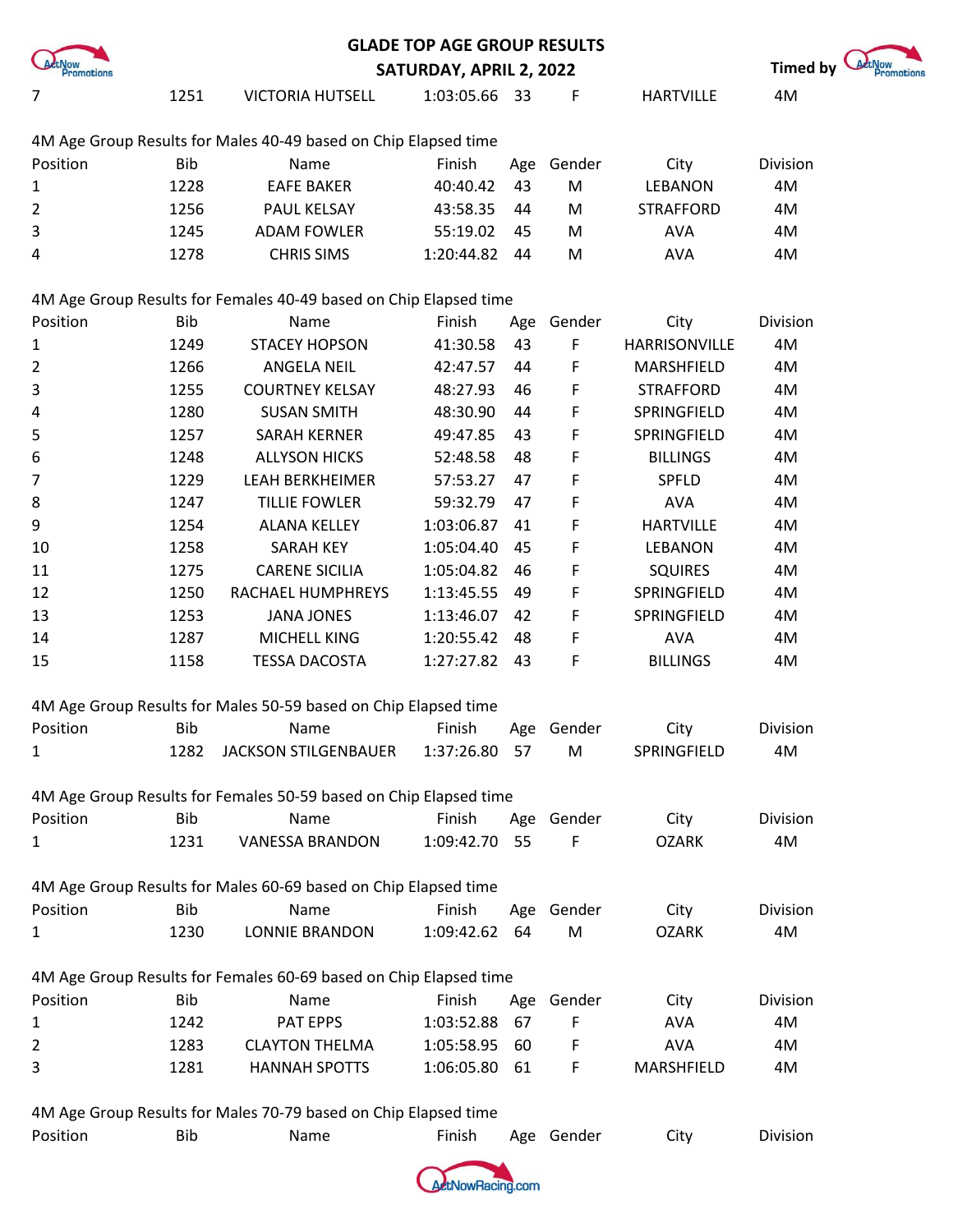|              |            |                                                                    | <b>GLADE TOP AGE GROUP RESULTS</b> |     |            |                  |                 |  |
|--------------|------------|--------------------------------------------------------------------|------------------------------------|-----|------------|------------------|-----------------|--|
| romotions    |            |                                                                    | SATURDAY, APRIL 2, 2022            |     |            |                  | <b>Timed by</b> |  |
| 1            | 1238       | MICHAEL CLARKE                                                     | 1:40:05.58 78                      |     | M          | SPRINGFIELD      | 4M              |  |
|              |            | 4M Age Group Results for Females 70-79 based on Chip Elapsed time  |                                    |     |            |                  |                 |  |
| Position     | Bib        | Name                                                               | Finish                             |     | Age Gender | City             | Division        |  |
| 1            | 1235       | <b>NARDENA BROWN</b>                                               | 1:27:18.45                         | 74  | F          | <b>AVA</b>       | 4M              |  |
|              |            | 10M Top Males Overall based on Chip Elapsed time                   |                                    |     |            |                  |                 |  |
| Position     | <b>Bib</b> | Name                                                               | Finish                             |     | Age Gender | City             | Division        |  |
| 1            | 278        | <b>DOUG ASSENMACHER</b>                                            | 1:22:59.16                         | 56  | M          | SPFLD            | 10M             |  |
|              |            | 10M Top Females Overall based on Chip Elapsed time                 |                                    |     |            |                  |                 |  |
| Position     | <b>Bib</b> | Name                                                               | Finish                             |     | Age Gender | City             | Division        |  |
| $\mathbf{1}$ | 329        | SARAH WATERMAN                                                     | 1:30:08.22                         | 27  | F          | SPRINGFIELD      | 10M             |  |
|              |            | 10M Top Male Masters based on Chip Elapsed time                    |                                    |     |            |                  |                 |  |
| Position     | <b>Bib</b> | Name                                                               | Finish                             |     | Age Gender | City             | Division        |  |
| 1            | 130        | <b>SCOTT HICKS</b>                                                 | 1:26:22.86                         | 43  | M          | <b>BILLINGS</b>  | 10M             |  |
|              |            | 10M Top Female Masters based on Chip Elapsed time                  |                                    |     |            |                  |                 |  |
| Position     | <b>Bib</b> | Name                                                               | Finish                             |     | Age Gender | City             | Division        |  |
| 1            | 306        | ROSIE LAUGHLIN                                                     | 1:34:08.23                         | 56  | F          | <b>SPFLD</b>     | 10M             |  |
|              |            | 10M Top Male Grand Masters based on Chip Elapsed time              |                                    |     |            |                  |                 |  |
| Position     | <b>Bib</b> | Name                                                               | Finish                             |     | Age Gender | City             | Division        |  |
| $\mathbf{1}$ | 285        | <b>DEAN CASADY</b>                                                 | 1:38:04.75                         | 64  | M          | ROGERSVILLE      | 10M             |  |
|              |            | 10M Top Female Grand Masters based on Chip Elapsed time            |                                    |     |            |                  |                 |  |
| Position     | <b>Bib</b> | Name                                                               | Finish                             |     | Age Gender | City             | Division        |  |
| 1            | 301        | <b>JENNIFER HORN</b>                                               | 1:46:19.98                         | 51  | - F        | NIXA             | 10M             |  |
|              |            | 10M Age Group Results for Males 20-29 based on Chip Elapsed time   |                                    |     |            |                  |                 |  |
| Position     | <b>Bib</b> | Name                                                               | Finish                             |     | Age Gender | City             | Division        |  |
| 1            | 324        | <b>HENRY STUPPERICH</b>                                            | 1:49:09.27                         | 29  | M          | <b>FORDLAND</b>  | 10M             |  |
| 2            | 252        | DEVIN ADAMSON                                                      | 1:54:56.74 20                      |     | M          | ROGERSVILLE      | 10M             |  |
| 3            | 310        | ZACHARY MEDARIS                                                    | 2:00:42.61                         | -29 | M          | <b>CHADWICK</b>  | 10M             |  |
|              |            | 10M Age Group Results for Females 20-29 based on Chip Elapsed time |                                    |     |            |                  |                 |  |
| Position     | <b>Bib</b> | Name                                                               | Finish                             |     | Age Gender | City             | Division        |  |
| $\mathbf{1}$ | 331        | <b>CARLY WINGERT</b>                                               | 2:01:31.89                         | 29  | F          | <b>CHADWICK</b>  | 10M             |  |
| 2            | 279        | <b>CAROLINE BANDY</b>                                              | 2:30:58.94 24                      |     | F          | <b>SAINT JOE</b> | 10M             |  |
|              |            | 10M Age Group Results for Males 30-39 based on Chip Elapsed time   |                                    |     |            |                  |                 |  |
| Position     | Bib        | Name                                                               | Finish                             |     | Age Gender | City             | Division        |  |
| $\mathbf{1}$ | 330        | <b>JASON WILLIAMS</b>                                              | 1:49:20.00                         | 37  | M          | ROGERSVILLE      | 10M             |  |
| 2            | 316        | <b>MATTHEW PLASTER</b>                                             | 2:22:28.88                         | -38 | M          | <b>BRUNER</b>    | 10M             |  |
| 3            | 312        | <b>NICK MERICA</b>                                                 | 2:25:56.15                         | 36  | M          | CABOOL           | 10M             |  |

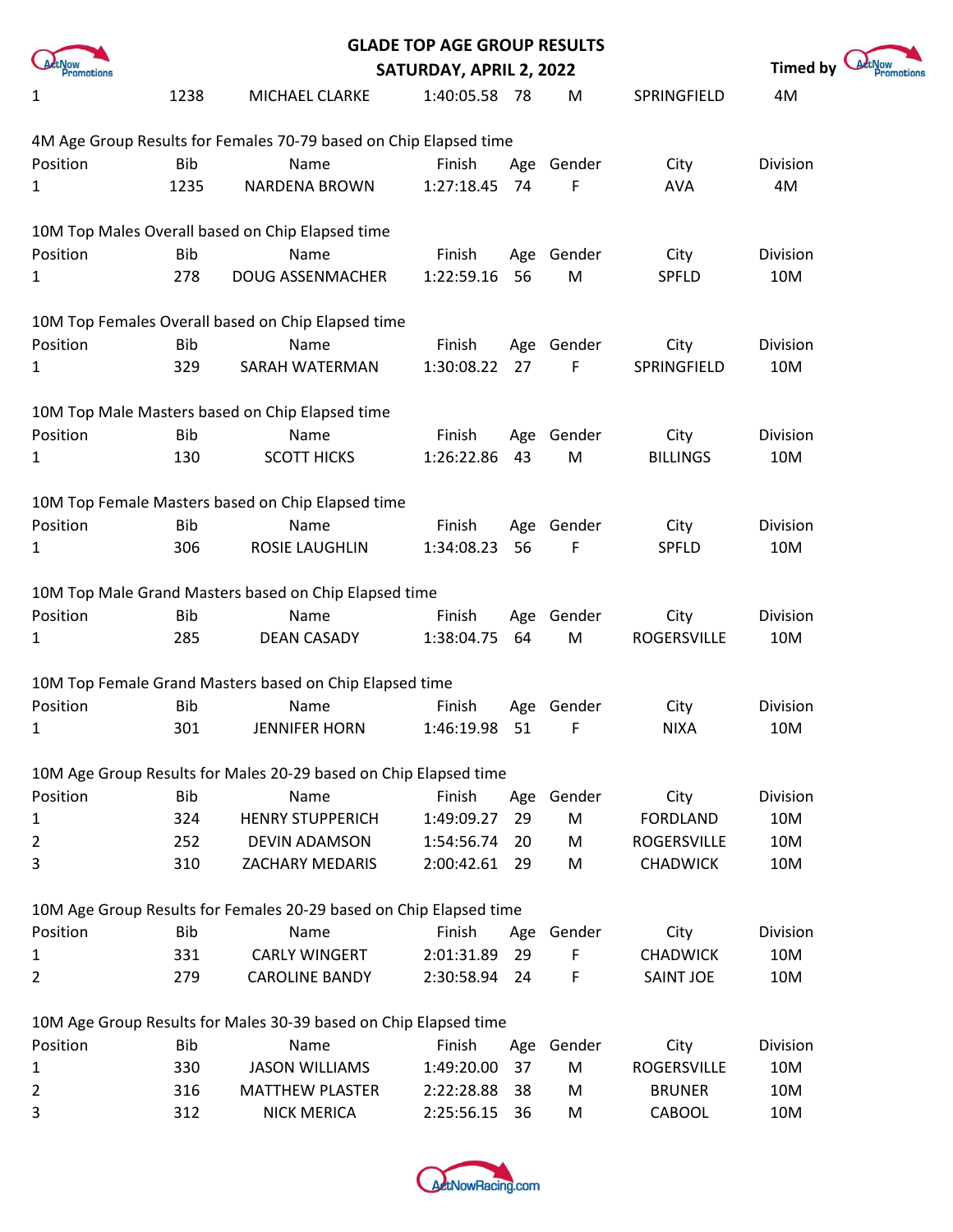

## **GLADE TOP AGE GROUP RESULTS**



|                |            | 10M Age Group Results for Females 30-39 based on Chip Elapsed time |               |     |             |                     |          |
|----------------|------------|--------------------------------------------------------------------|---------------|-----|-------------|---------------------|----------|
| Position       | <b>Bib</b> | Name                                                               | Finish        | Age | Gender      | City                | Division |
| 1              | 280        | <b>CHRISTEN BEASLEY</b>                                            | 1:31:20.35    | 30  | F           | <b>ELLSINORE</b>    | 10M      |
| $\overline{2}$ | 307        | SARAH LINDEMULDER                                                  | 1:32:08.29    | 30  | F           | SPRINGFIELD         | 10M      |
| 3              | 300        | <b>KRISTEN HOOK</b>                                                | 1:57:47.42    | 30  | F           | <b>CLEVER</b>       | 10M      |
| 4              | 311        | <b>CECILE MERICA</b>                                               | 2:25:58.69    | 35  | F           | <b>CABOOL</b>       | 10M      |
|                |            | 10M Age Group Results for Males 40-49 based on Chip Elapsed time   |               |     |             |                     |          |
| Position       | <b>Bib</b> | Name                                                               | Finish        | Age | Gender      | City                | Division |
| 1              | 327        | <b>ANDREW TIEDEMANN</b>                                            | 1:31:06.13    | 45  | M           | <b>ROGERSVILLE</b>  | 10M      |
| $\overline{2}$ | 286        | <b>JOHN CHARLES</b>                                                | 1:32:13.72    | 41  | M           | <b>WINONA</b>       | 10M      |
| 3              | 290        | <b>JOEL DAVIS</b>                                                  | 1:33:45.31    | 42  | M           | <b>NIXA</b>         | 10M      |
| 4              | 167        | <b>GARY EMRICK</b>                                                 | 1:43:33.08    | 40  | M           | <b>AVA</b>          | 10M      |
| 5              | 293        | <b>JARED DURDEN</b>                                                | 1:56:59.36    | 42  | M           | SPRINGFIELD         | 10M      |
|                |            | 10M Age Group Results for Females 40-49 based on Chip Elapsed time |               |     |             |                     |          |
| Position       | <b>Bib</b> | Name                                                               | Finish        | Age | Gender      | City                | Division |
| $\mathbf{1}$   | 304        | <b>JUDY KING</b>                                                   | 1:47:07.98    | 41  | $\mathsf F$ | <b>THEODOSIA</b>    | 10M      |
| $\overline{2}$ | 308        | <b>WENDY LOONEY</b>                                                | 1:53:41.06    | 43  | F           | <b>MOUNT VERNON</b> | 10M      |
| 3              | 302        | <b>ANJEANETTE HOWE</b>                                             | 1:54:33.26    | 48  | F           | <b>HARTVILLE</b>    | 10M      |
| 4              | 289        | <b>ALLIE DAVIS</b>                                                 | 2:12:49.42    | 43  | F           | <b>NIXA</b>         | 10M      |
| 5              | 309        | <b>COURTNEY MATTHEWS</b>                                           | 2:29:04.85    | 43  | F           | SMITHVILLE          | 10M      |
| 6              | 322        | MICCA SIMS                                                         | 2:51:12.93    | 49  | F           | <b>AVA</b>          | 10M      |
|                |            | 10M Age Group Results for Males 50-59 based on Chip Elapsed time   |               |     |             |                     |          |
| Position       | <b>Bib</b> | Name                                                               | Finish        | Age | Gender      | City                | Division |
| 1              | 319        | MICHAEL SCHIFF                                                     | 1:40:47.25    | 56  | M           | <b>SQUIRES</b>      | 10M      |
| $\overline{2}$ | 277        | <b>BRIAN ALLEN</b>                                                 | 1:42:34.86    | 54  | M           | <b>NIXA</b>         | 10M      |
| 3              | 239        | <b>SCOTT OULGG</b>                                                 | 1:54:44.43    | 50  | M           |                     | 10M      |
| 4              | 314        | <b>KRIS NAU</b>                                                    | 1:56:14.31    | 55  | M           | <b>REPUBLIC</b>     | 10M      |
| 5              | 325        | <b>ALAN THOMAS</b>                                                 | 2:02:35.40    | 58  | M           | MARSHFIELD          | 10M      |
| 6              | 313        | <b>KEITH MOORE</b>                                                 | 2:18:14.82    | 57  | M           | ROGERSVILLE         | 10M      |
| $\overline{7}$ | 315        | JEFFREY NEWMAN                                                     | 2:32:08.89    | 58  | M           | SPRINGFIELD         | 10M      |
|                |            | 10M Age Group Results for Females 50-59 based on Chip Elapsed time |               |     |             |                     |          |
| Position       | <b>Bib</b> | Name                                                               | Finish        | Age | Gender      | City                | Division |
| 1              | 240        | <b>BARBARA WALLACE</b>                                             | 1:58:12.26    | 52  | F           |                     | 10M      |
| 2              | 281        | <b>MARY BOOTH</b>                                                  | 2:04:06.86    | 52  | F           | <b>NIXA</b>         | 10M      |
| 3              | 320        | ZIM SCHWARTZE                                                      | 2:08:18.41    | 55  | F           | <b>ROCHEPORT</b>    | 10M      |
| 4              | 321        | <b>RICHELLE SHELTON</b>                                            | 2:11:51.45    | 51  | F           | <b>AVA</b>          | 10M      |
| 5              | 287        | <b>KRYSTYNA CLARKE</b>                                             | 2:13:52.77    | 59  | F           | SPRINGFIELD         | 10M      |
| 6              | 323        | <b>MACHELLE STACEY</b>                                             | 2:14:40.37    | 56  | F           | MANSFIELD           | 10M      |
| $\overline{7}$ | 282        | <b>TERRI BRAY</b>                                                  | 2:27:20.11    | 53  | F           | SPRINGFIELD         | 10M      |
| 8              | 303        | <b>GINGER JONES-TAYLOR</b>                                         | 2:32:36.14    | 52  | F           | MANSFIELD           | 10M      |
| 9              | 297        | LISA GEARY                                                         | 2:32:38.24 56 |     | F           | MARSHFIELD          | 10M      |

10M Age Group Results for Males 60-69 based on Chip Elapsed time